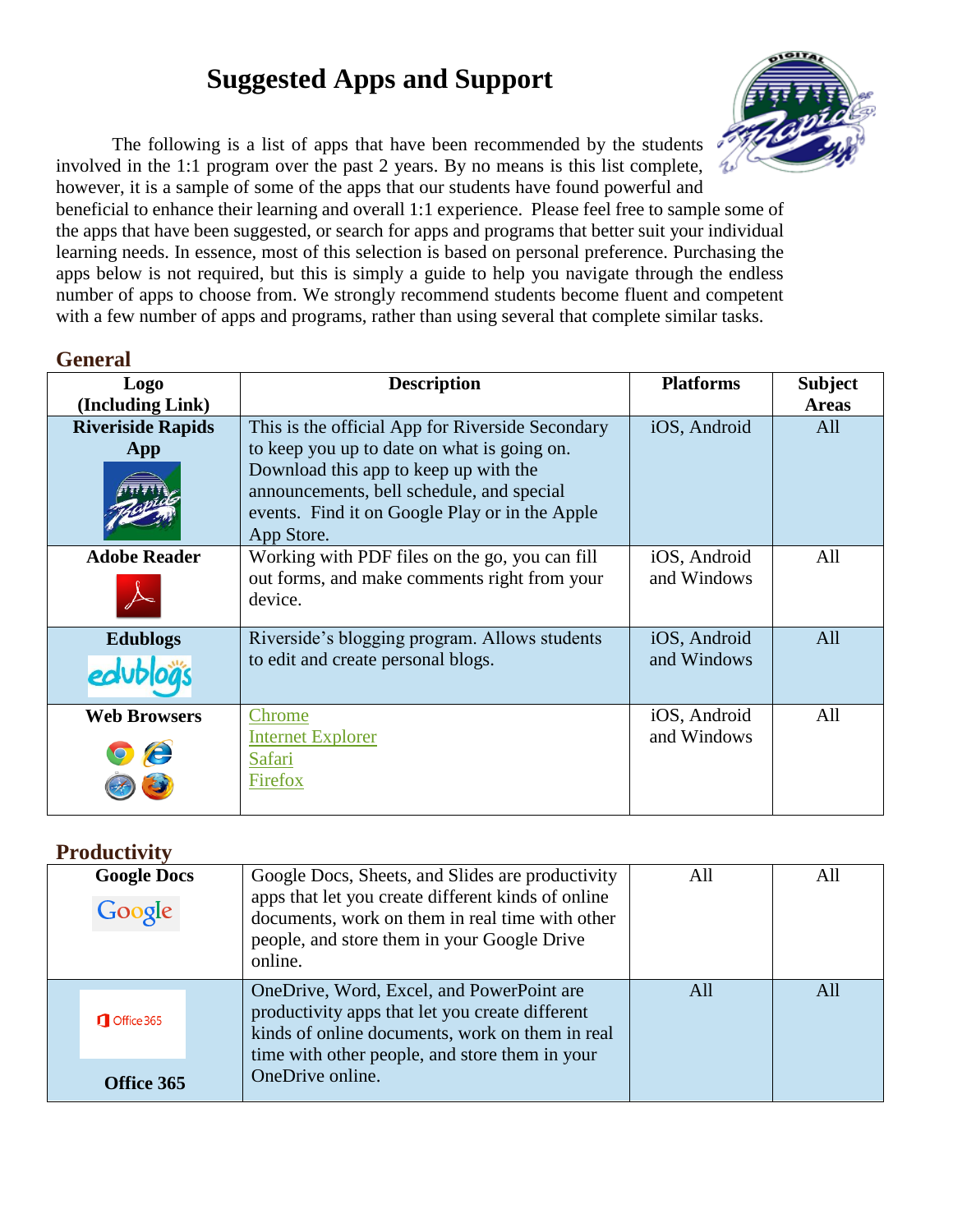| Pages, Numbers &<br><b>Keynote</b>                    | Powerful production tools designed for Apple<br>products.                                                                                                                          | iOS                    | All          |
|-------------------------------------------------------|------------------------------------------------------------------------------------------------------------------------------------------------------------------------------------|------------------------|--------------|
| <b>Polaris Office</b><br>Polaris Office               | Provides a mobile office solution to work at<br>anytime and anywhere. You can easily use<br>various kinds of documents such as Microsoft<br>Word, Excel, PowerPoint and Adobe PDF. | iOS, Android           | All          |
| <b>S</b> Note<br><b>SAMSUNG</b><br><b>GALAXY Note</b> | Samsung's powerful version of office tools, such<br>as Word and Excel.                                                                                                             | Android and<br>Windows | All<br>*Math |
| <b>Windows Office</b><br>Office                       | Provides familiar office tools such as Word,<br>Excel and PowerPoint.                                                                                                              | Windows                | All          |

## **Note-taking, Organization, and Study Skills**

| <b>Dropbox</b><br><b>Drophox</b> | Dropbox lets you bring all your photos, docs, and<br>videos anywhere, while allowing you to share<br>them easily. Access any file you save to your<br>Dropbox from all your devices.                                                                | All                | All          |
|----------------------------------|-----------------------------------------------------------------------------------------------------------------------------------------------------------------------------------------------------------------------------------------------------|--------------------|--------------|
| myHomework<br>myHomework         | Powerful homework student planner.                                                                                                                                                                                                                  | All                | All          |
| <b>Noteability</b>               | Notability is a powerful tool that will transform<br>how you work: sketch ideas, annotate documents,<br>sign contracts, complete worksheets, keep a<br>journal, make a presentation and much more.                                                  | iOS                | All<br>*Math |
| <b>OneNote</b><br>$N \equiv$     | Microsoft OneNote is your digital notebook for<br>capturing what is important in your personal and<br>professional life. Jot down your ideas, add<br>pictures, update your shopping list, and check<br>your to-do's from this Microsoft Office app. | All                | All<br>*Math |
| <b>Quizlet</b>                   | Quizlet is a free website providing learning tools<br>for students, including flashcards, study and<br>game modes.                                                                                                                                  | iOS and<br>Android | All          |

## **Photo, Videos, Creation and Presentation**

| Deck | Deck reimagines presentations for the Post-PC era                                            | Android and | AШ |
|------|----------------------------------------------------------------------------------------------|-------------|----|
|      | offering a way for everyone to effortlessly create<br>beautiful presentations on any device. | iOS         |    |